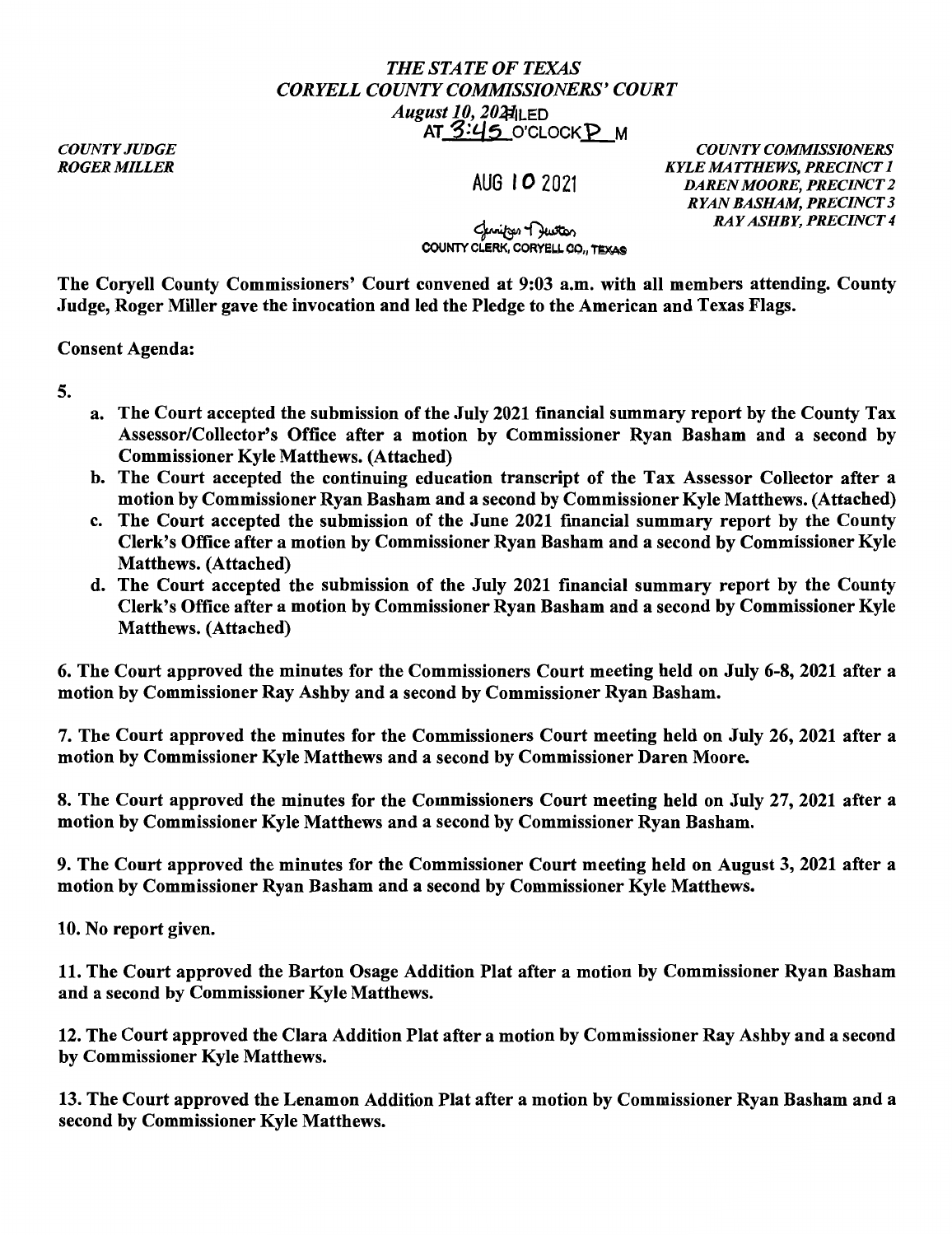14. County Judge, Roger Miller and Emergency Management Coordinator, Bob Harrell gave an update on Coronavirus (Covid-19)

15. The Court approved Court Order 2021-13 Order Extending Declaration of Local Disaster after a motion by Commissioner Daren Moore and a second by Commissioner Ray Ashby. (Attached)

16. County Judge, Roger Miller gave an update on jail compliance with the Texas Commission on Jail Standards.

17. The Court approved Court Order 2021-14 Order of Special Election for Constitutional Amendments after a motion by Commissioner Kyle Matthews and a second by Commissioner Daren Moore. (Attached)

18. The Court approved an interlocal agreement for Regional Public Defender for Capital Cases after a motion by Commissioner Daren Moore and a second by Commissioner Ryan Basham. (Attached)

19. The Court approved the posting of the second maintenance position and moved custodians back under the maintenance department after a motion by Commissioner Daren Moore and a second by Commissioner Ryan Basham.

20. The Court approved resuming Zoom for Commissioners Court meetings after a motion by Commissioner Kyle Matthews and a second by Commissioner Daren Moore.

21. The Court voted to pay bills in the amount of \$1,018,447.22 after a motion by Commissioner Ray Ashby and a second by Commissioner Ryan Basham. (Attached)

Closed Meeting/Executive Session:

22-23. The Court recessed at 9:50 a.m. and entered into Executive Session to deliberate business and financial issues relating to a contract being negotiated, and to seek advice of the County Attorney about pending or contemplated litigation.

Reconvene Open Meeting at 11:20 with no actions being made from Executive Session.

Reports:

24. Reports were given.

25. Report was given.

The Court entered into the FY2022 Budget Development Workshop.

This meeting was adjourned.